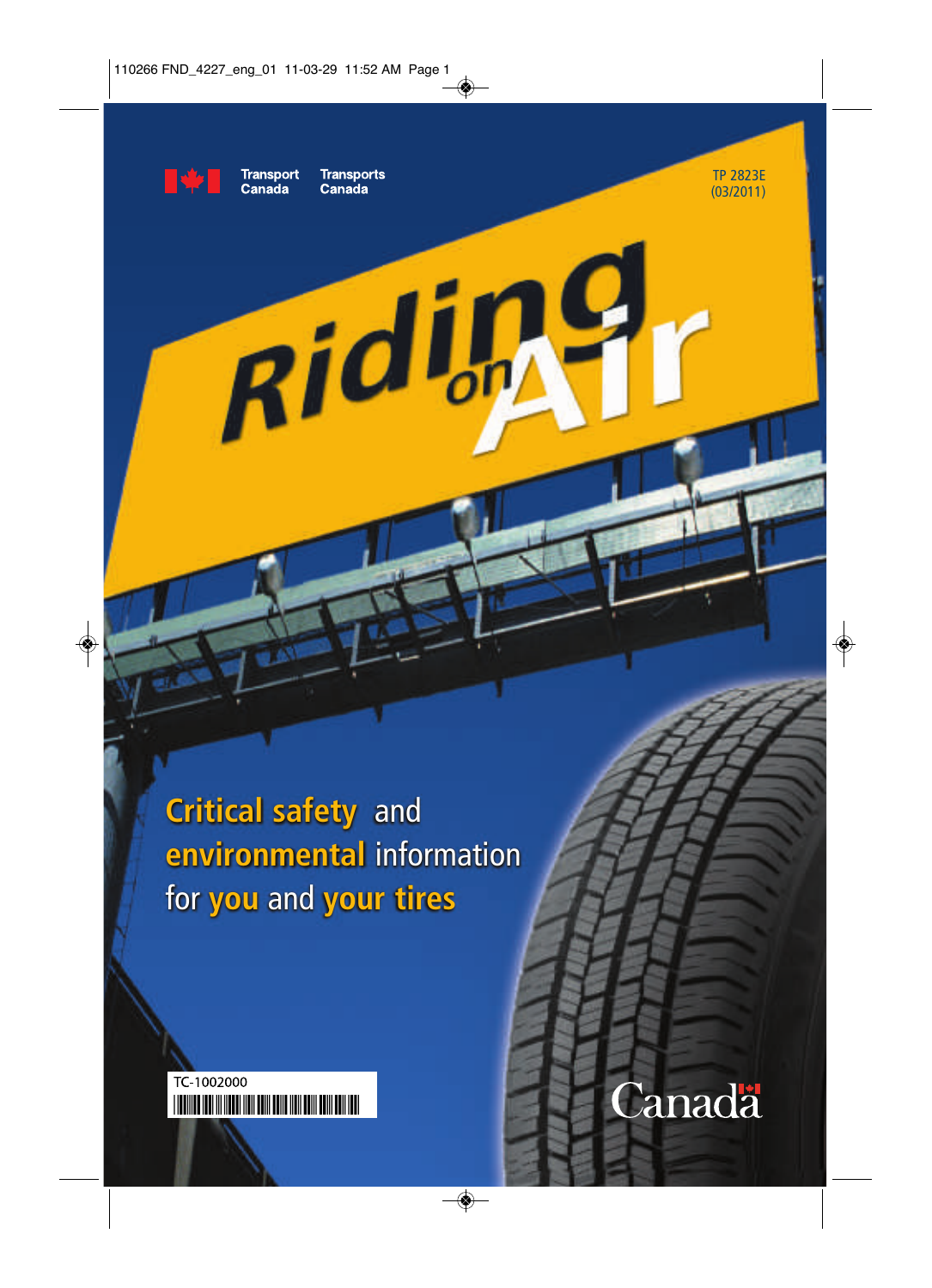# *Riding on Air* **Critical safety and environmental information for you and your tires**

Your vehicle's tires are engineered to perform safely, day in and day out. But to do their job right, tires need regular maintenance. This pamphlet provides the information you need to maintain your tires properly.

**Proper tire maintenance is not only critical to the safe operation of your vehicle, but will also:**

- Improve fuel economy;
- Extend tire life:
- Provide better vehicle handling;
- Help to prevent avoidable breakdowns and collisions; and
- Reduce exhaust emissions that contribute to environmental and health problems.

*Without proper maintenance, such as correct inflation pressure, tires could suddenly fail, causing you to lose control of your vehicle.*

**When was the last time you checked your tires?** 

Tires are often the most neglected part of a vehicle. They should be checked regularly – **at least once a month**. Tires are your only contact with the pavement. Without good tires that are properly inflated, your vehicle won't accelerate, brake or steer properly. Other safety devices such as antilock braking systems, traction control systems and stability control systems may not function correctly with tires that are not properly inflated. By following a few simple steps, you will increase your own safety. You will also improve on fuel economy and prolong the life of your tires, both of which will help to save energy and therefore reduce your vehicle's impact on the environment.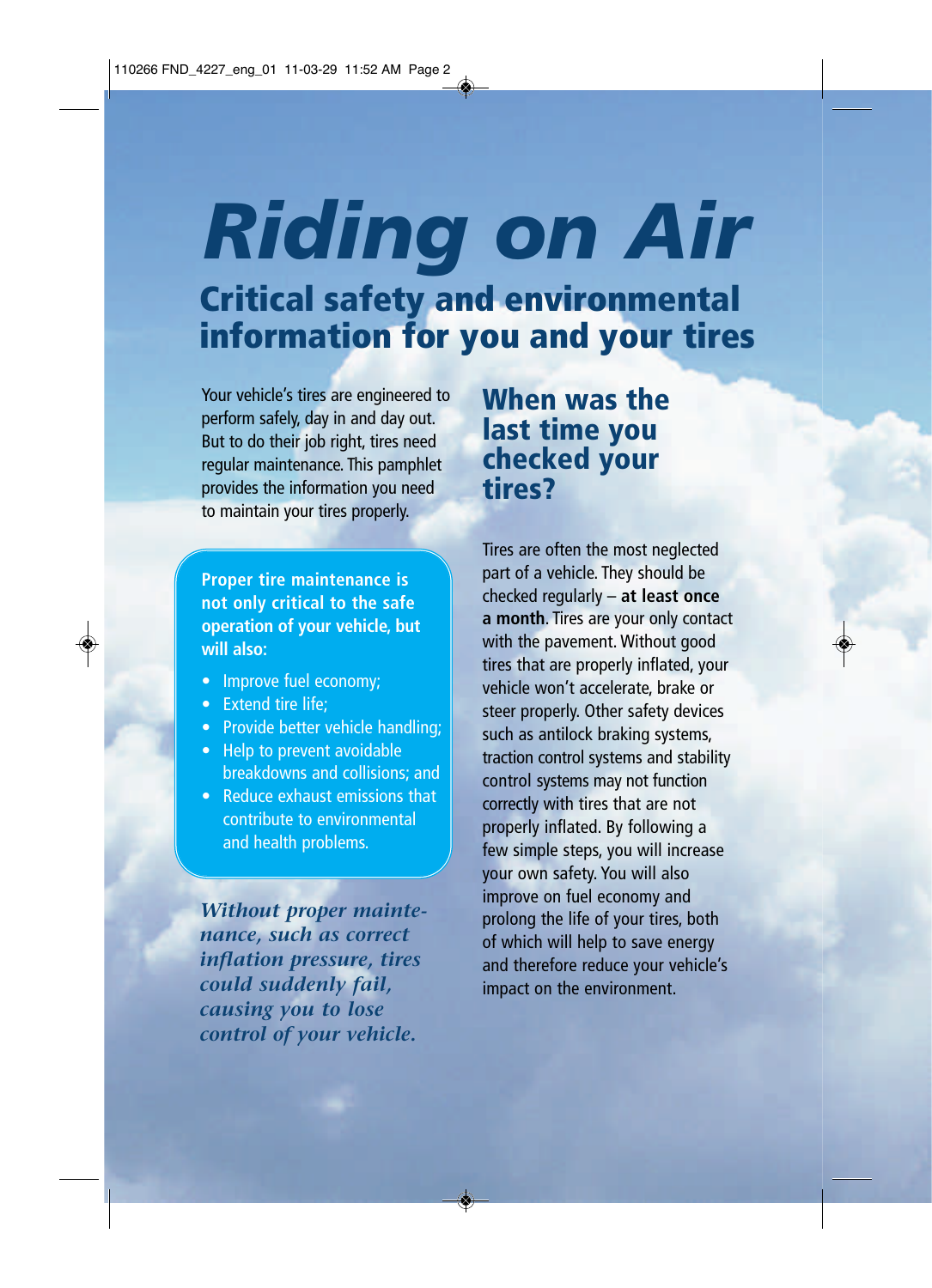### **lnflating your tires**

The tire and rim assembly is an air chamber that, when inflated to the proper pressure, supports the weight of the vehicle. Since the air pressure supports 95% of the weight, inflation is a critical part of a tire's ability to perform.

You can't tell if your tires have enough air just by looking at them. Even though they may look fine, they may be underinflated by as much as 20%. According to a recent study, about 50% of the vehicles on the road in Canada have at least one tire that is either over or underinflated by more than 10%. In fact, 10% of all vehicles surveyed had at least one tire underinflated by 20%. This represents a real safety issue.

Underinflation increases rolling resistance, which reduces tread life and increases fuel consumption. It can also lead to sudden tire failure. Without enough air, the sides of a tire bend and flex too much. This builds up heat, which can cause serious damage. Operating a vehicle with just one tire underinflated by 56 kPa (8 psi) can reduce the life of the tire by 15,000 km and can increase the vehicle's fuel consumption by 4%.



*Underinflation is the number one enemy of a tire. Operating an underinflated or overloaded tire at highway speeds on a warm summer day is a recipe for tire failure.*

- *Be sure to measure the inflation pressure of your tires, including your spare, at least once a month. While doing so, take a moment to ensure that the tire is securely fastened to the vehicle.*
- *Don't overload your vehicle.*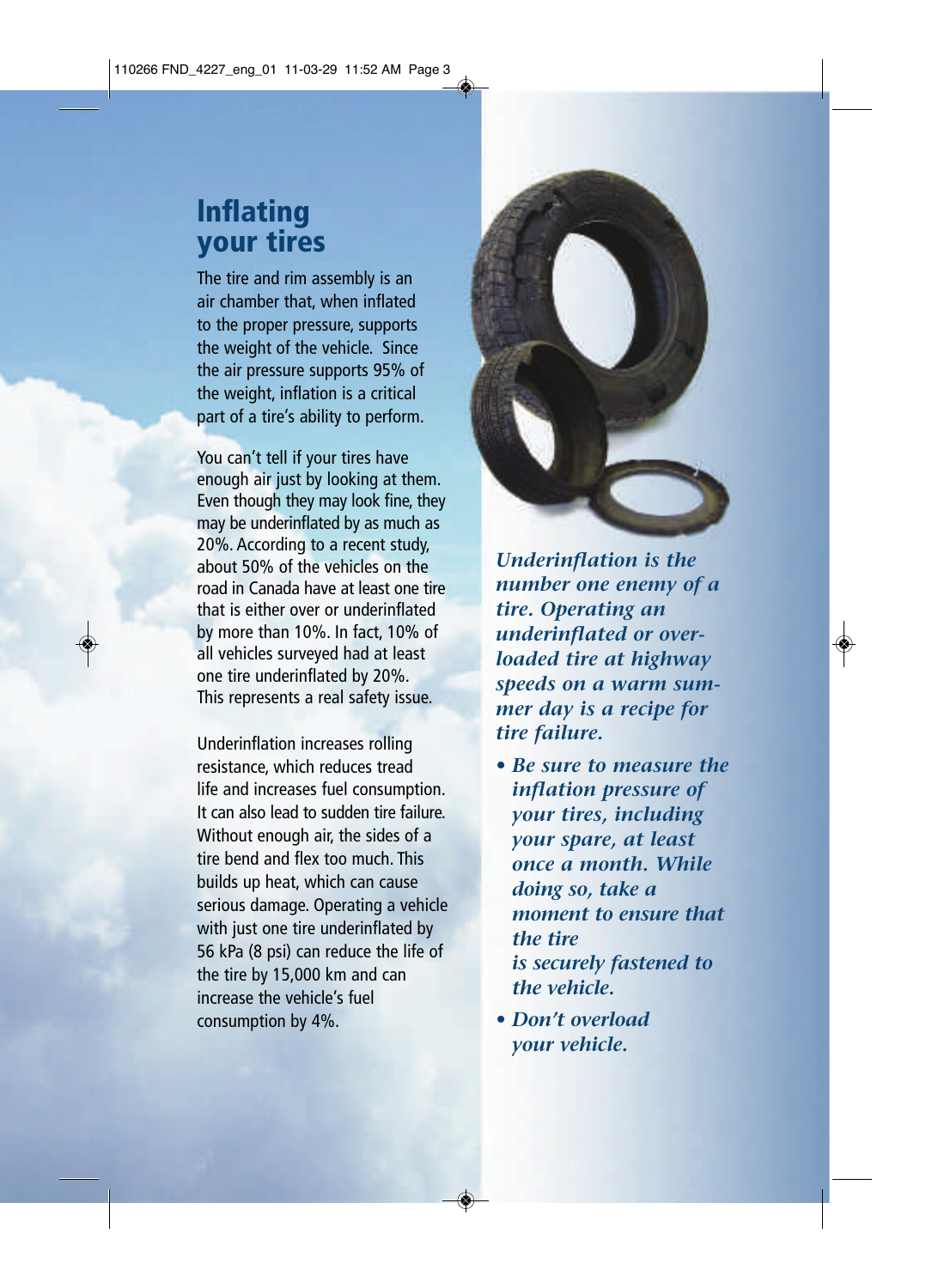- Find the vehicle manufacturer's recommended pressures for your front, rear and spare tires. The recommended pressures are printed on the vehicle's tire information label, which is usually attached to the edge of the driver's door, the door post, the glove box or the fuel door. If you can't find the label, check your owner's manual.
- Use a good-quality gauge to measure the pressure of each tire. The pocket gauges sold by automotive supply stores are generally more accurate than those on gas station air pumps.
- Measure the pressure when your tires are cold, and don't forget the spare. Tires will be cold if the vehicle has been stationary for at least three hours or has not been driven more than 2 km.

**Warning:** Avoid driving on a seriously underinflated tire for your own safety and to prevent damage to the tire.

- Remember that tires lose pressure when the air temperature gets colder (about 7 kPa or 1 psi for every 5°C drop in temperature). Tires may also lose a certain amount of pressure due to their permeability (about 14 kPa or 2 psi per month).
- Overinflation can be a problem too. An overinflated tire rides on just the centre portion of the tread. The smaller contact area means reduced grip on the road, leading to a harsh ride, handling issues (such as steering and stopping problems) and increased wear on tires and suspension components.

*Be sure to add air to your tires during the winter months. Make certain that both the air pump hose valve and the tire valve are free of snow and other debris that could cause a leak in the tire valve. Don't forget to put the cap back on the tire valve when you're done.*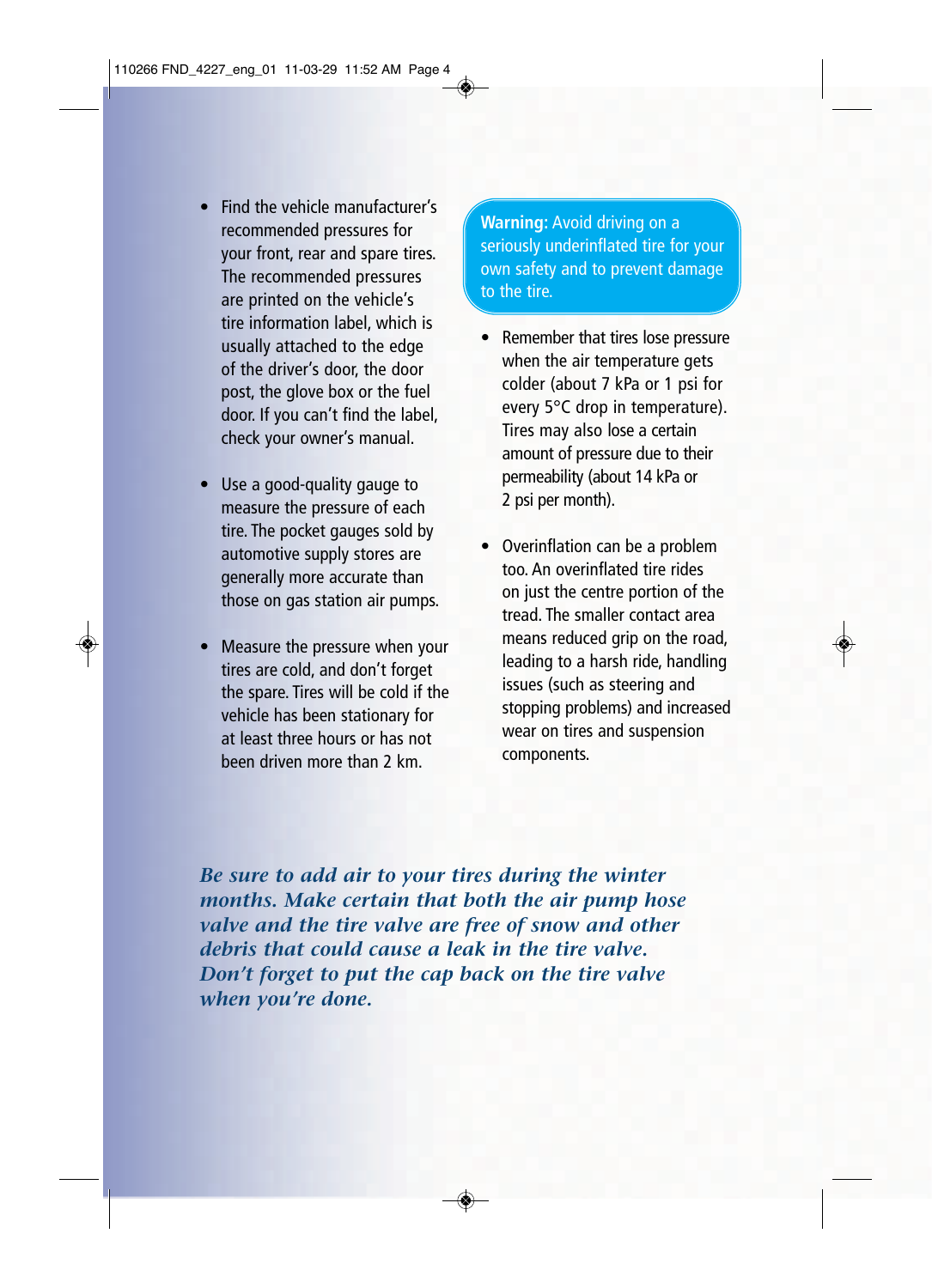

|                                                                                   | TIRE AND LOADING INFORMATION |                   |  |
|-----------------------------------------------------------------------------------|------------------------------|-------------------|--|
| <b>ISTAL 8 FRONT-1</b><br><b><i>EATHG CATAOTT</i></b><br>$\overline{\phantom{a}}$ |                              |                   |  |
|                                                                                   |                              |                   |  |
|                                                                                   |                              |                   |  |
|                                                                                   |                              | id's: 20 per      |  |
|                                                                                   |                              | <b>128 kPa 86</b> |  |

*The tire information label is usually located on the driver's door or inside the driver's door frame.*



*Tire pressure gauges sold by automotive supply stores are generally more accurate than those on gas station air pumps.*

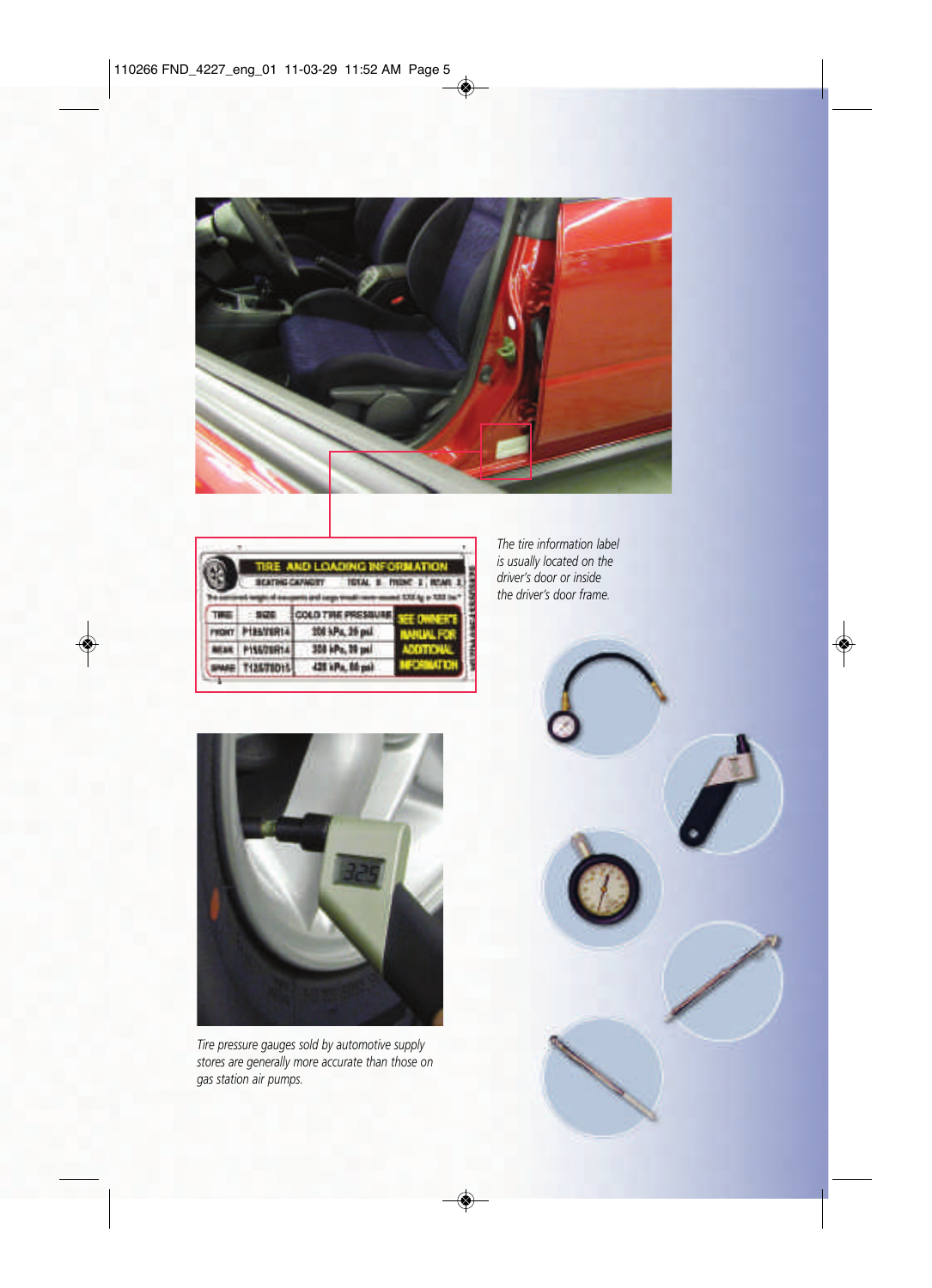*Tires with deep cuts, slits, cracks, blisters or bulges are potentially dangerous and should be replaced. Tires with treads worn down to the same level as the tread wear indicator*   $(1.5 \text{ mm or } \frac{2}{32} \text{ of }$ *an inch in depth) must be replaced.* 



*Uneven tread wear can be caused by improper wheel alignment or a tire imbalance.*



*A tire must be replaced when the tread wears even with the tread wear indicator.*



*Tires with cuts, cracks or bulges in the sidewall or tread should be replaced.*

### **Inspecting tires for damage and wear**

**Inspect your tires regularly for damage and for signs of excessive or uneven wear.** Catching a problem early could save you money and prevent a sudden tire failure. Check for embedded stones, glass or other foreign objects that could work into the tread and cause a leak.

#### *Wheel alignment and balancing*

It's a good idea to have your wheel alignment checked once a year or if you notice uneven or rapid wear on the inside or outside edges of the tire. If the wheels are misaligned, they may drag instead of rolling freely. This could increase fuel consumption, reduce tire life and cause problems with the vehicle's handling and ride.

Wheels should also be balanced. If they are out of balance, you may feel a pounding or shaking through the steering wheel or your seat. This pounding could shorten the life of suspension components, lead to uneven tire wear (bald spots) and increase fuel consumption.

If you suspect any problem with your tires, have them inspected by an expert who can recommend the best corrective action.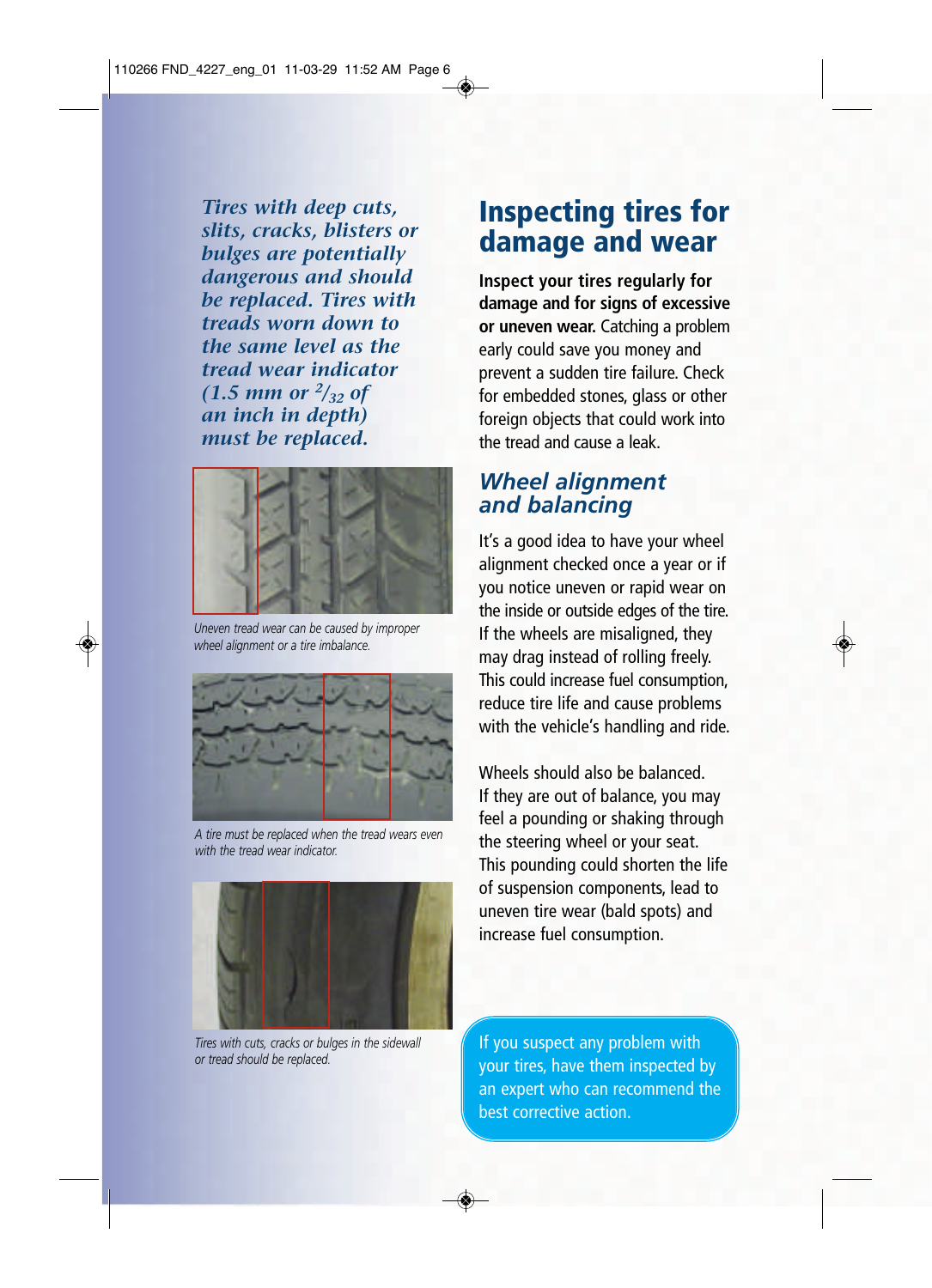### **Rotating your tires**

Front and back tires usually wear differently, especially on front wheel drive vehicles. They'll last longer if you rotate them.

- Rotate your tires according to the vehicle manufacturer's recommendation, found in the owner's manual. Or talk to your tire professional to find out how – and how often – the tires on your vehicle should be rotated. Common practice is to rotate tires approximately every 10,000 km.
- When mounting the wheels on your vehicle, make sure the wheel nuts are tightened to the manufacturer's specifications. The correct wheel nut tightness can be found in your owner's manual.

# **Replacing tires**

As a tire wears, traction is reduced. A tire must be replaced when the tread has worn even with the tread wear indicator. The tread wear indicator is a small raised bar that runs across the grooves of the tire tread, marking the minimum allowable tread depth. Normally, there are six tread wear indicators spaced evenly around the tire. For optimum traction in wet or snow conditions, replace your tires before they reach the minimum tread depth.

- New tires should be the same size, and have the same load capacity and speed rating as the original tires, which will have this information printed on them. The size also appears on the tire information label, which is usually located on the driver's door or inside the driver's door frame.
- To ensure proper vehicle handling, install the same type of tire on all wheel positions.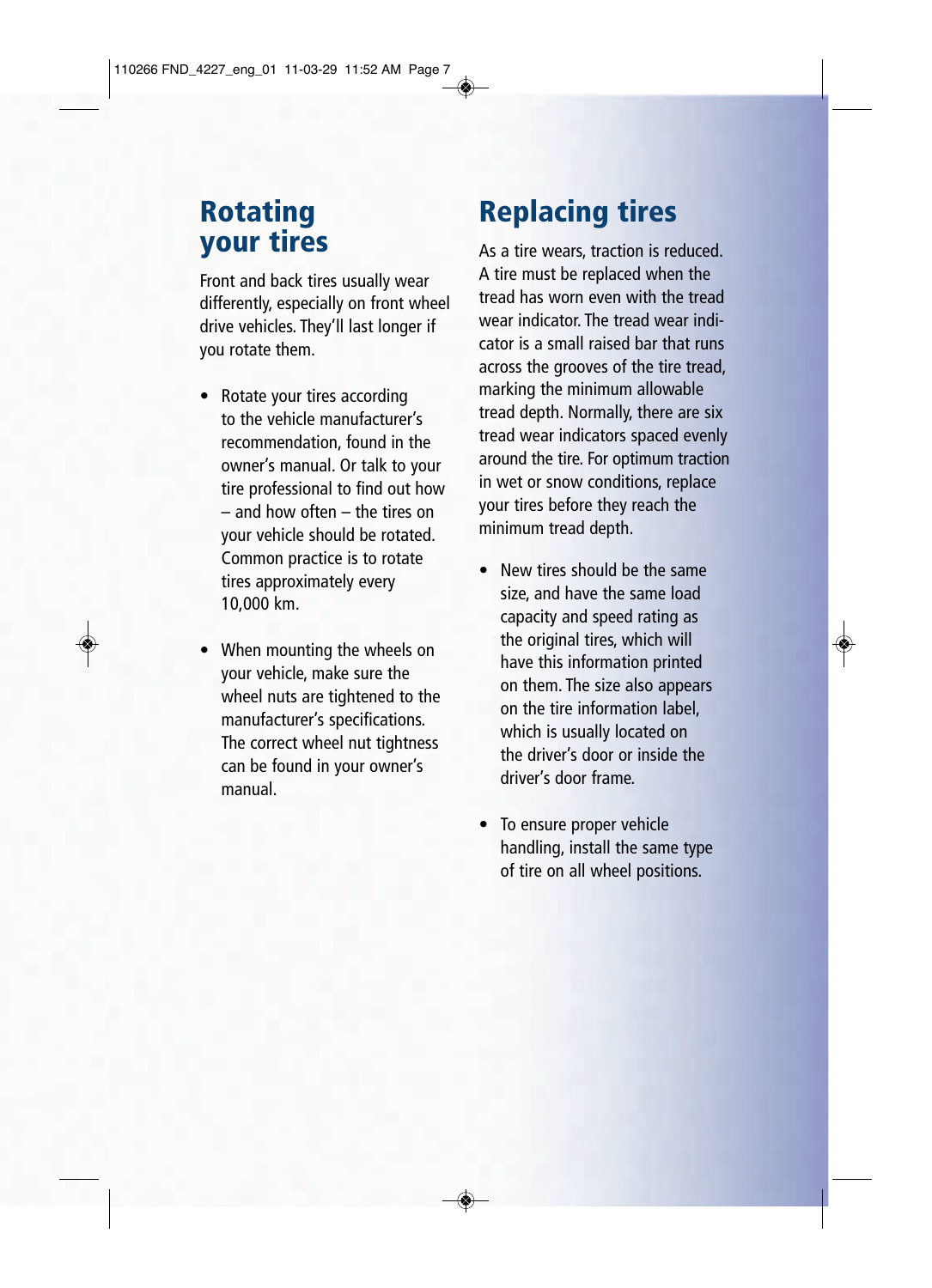*The tread wear indicator is a small raised bar that runs across the grooves of the tire tread, marking the minimum allowable tread depth.*



*There are usually six tread wear indicators spaced evenly around the tire*

• Getting the best value and performance from new tires depends on clearly understanding your vehicle and your own driving needs and being able to communicate your needs to a tire professional who can assist with the final decision. Automotive publications and manufacturers' website provide consumer information that may be useful. You can also visit the Buying Tires section of the *Be Tire Smart* Web site at **www.betiresmart.ca**.

**Register your tires!** When you buy new tires, ask your dealer for a copy of the tire registration form. Fill it out and send it in. Alternately, most manufacturers have online tire registration on their websites. If there is a recall, the manufacturer will be able to contact you directly.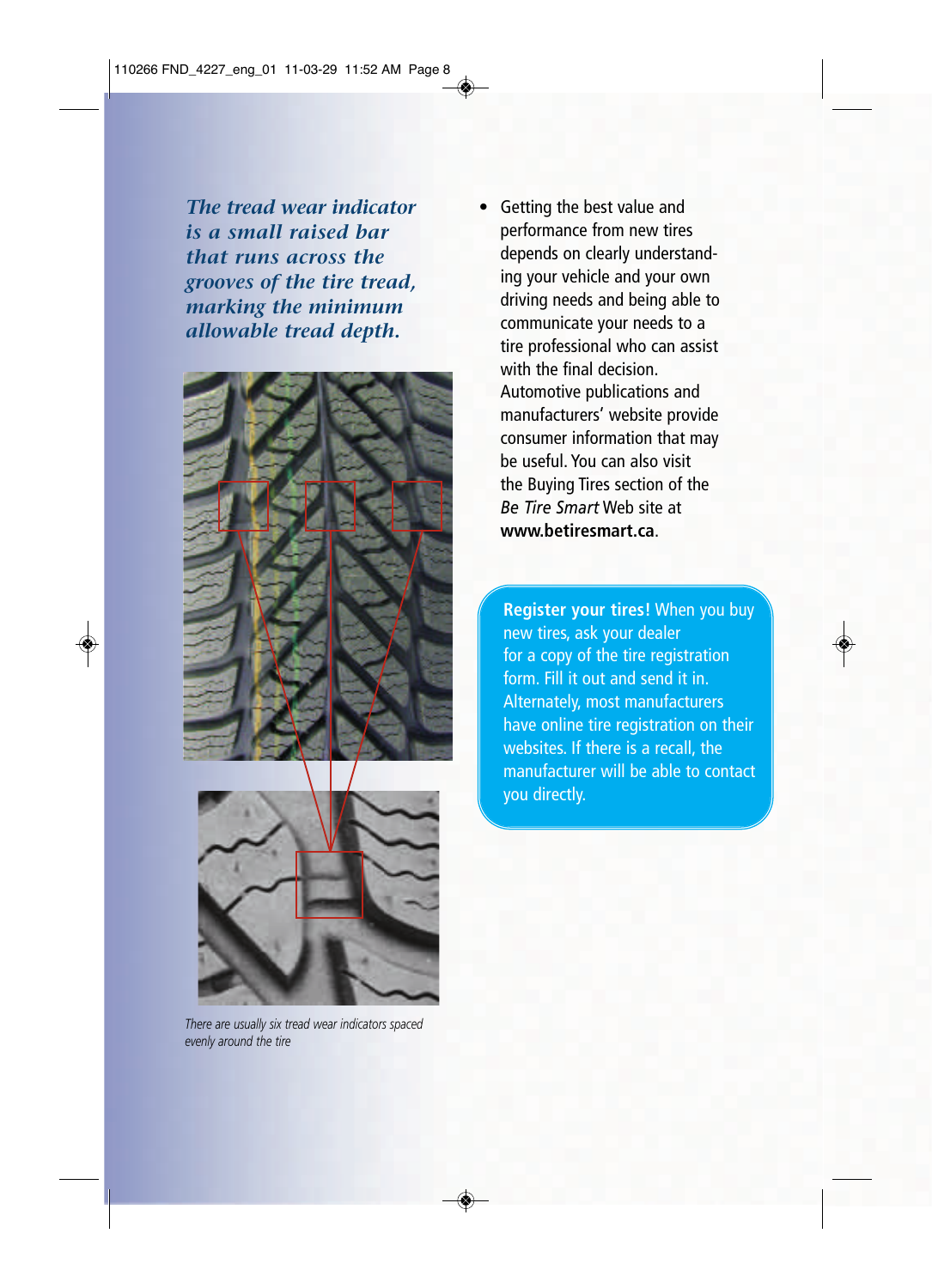### **Winter tires**

Look for the peaked mountain with snowflake symbol when shopping for winter tires. Tires marked with this symbol meet specific snow traction performance requirements and have been designed specifically for use in severe snow conditions. The Rubber Association of Canada website (www.rubberassociation.ca) contains a list of tires that display the symbol.

Tires marked with this symbol meet specific snow traction performancce requirements and have been designed specifically for use in servere snow conditions.

At temperatures below 7°C, all-season and summer tires begin to lose elasticity, resulting in reduced traction. Winter tires retain their elasticity to grip at much lower temperatures.

Wide, high-performance tires, other than those specifically designed as winter tires, are not suitable for use on snow-covered roads.

As a tire wears, traction is reduced. Tires that are worn close to 4 mm (5/32) should not be used on snowcovered roads.

*To assist you in controlling your vehicle in winter conditions, always install your winter tires on all wheel positions.*



*Tires designed for use in snowy weather are marked with the peaked mountain with snowflake symbol.*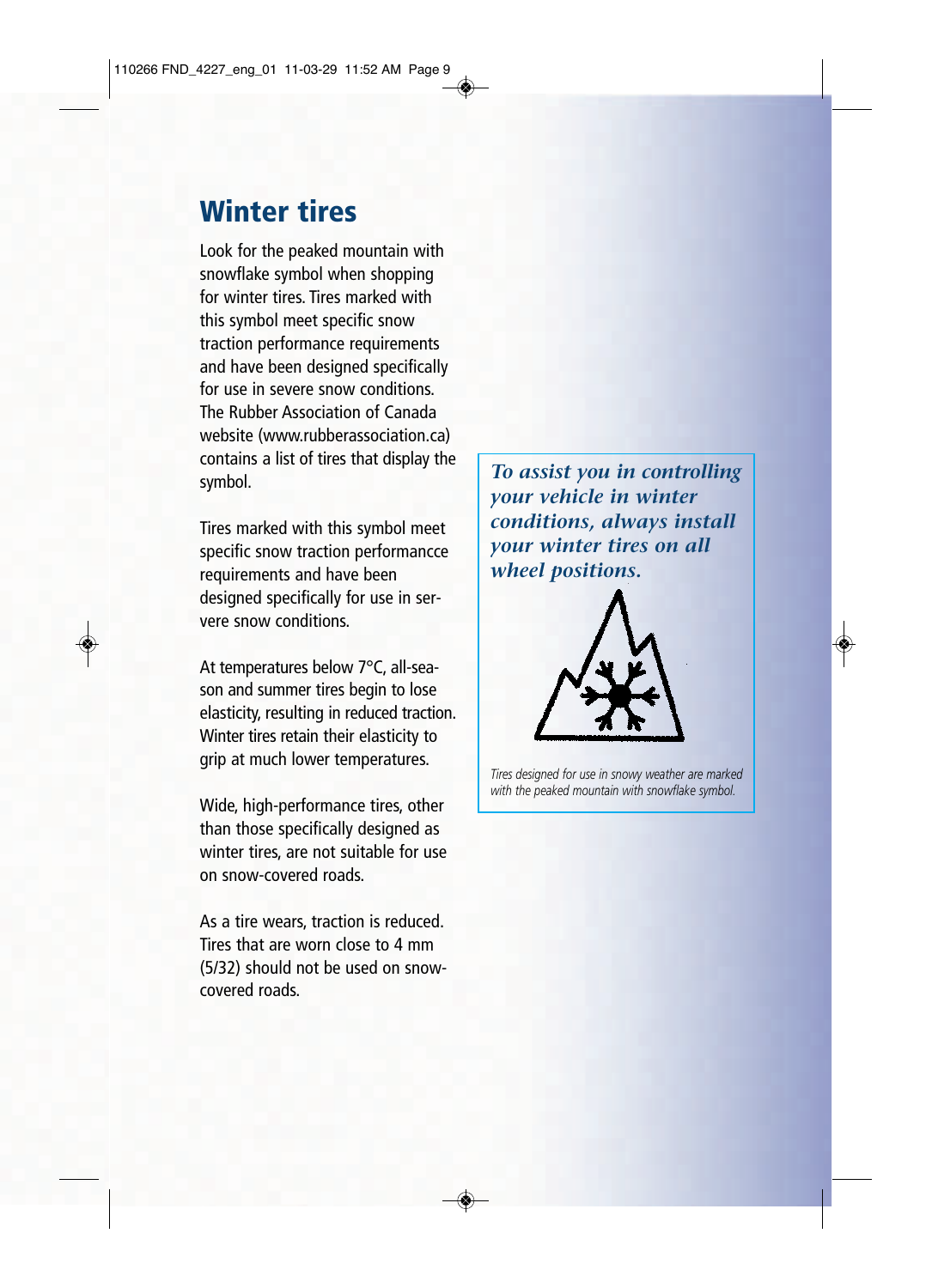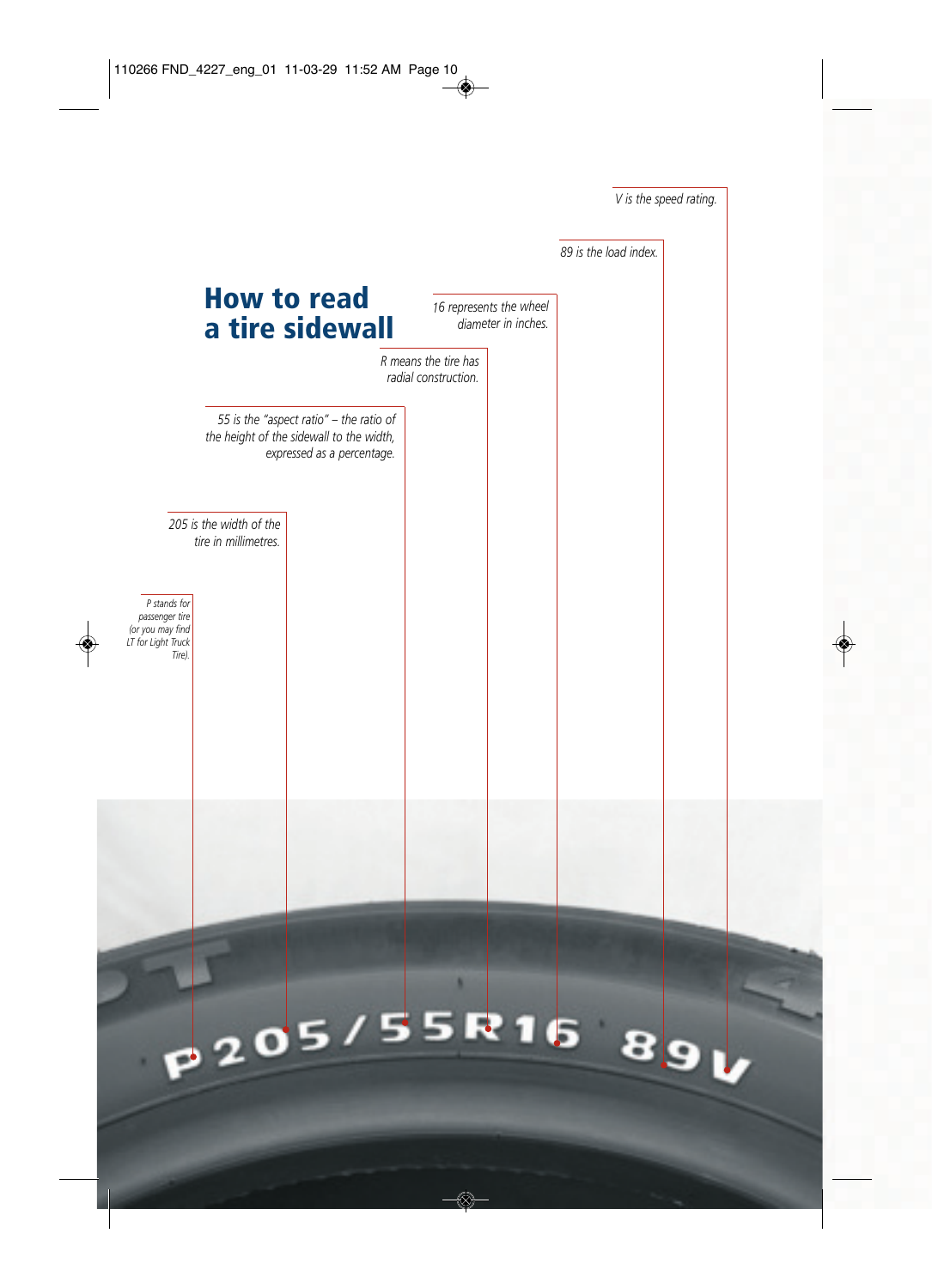*The maple leaf symbol is the national tire safety mark of Canada. It means the manufacturer certifies that the tire meets Transport Canada requirements.* 

*The identification number is the reference number used by the manufacturer to identify specific tires.* 



*The four digit code identifies the date of fabrication.*

#### *Recommended tire pressure*

The maximum tire pressure marked on the tire sidewall refers to the pressure required to carry the maximum load of the tire, and is generally not the same as the manufacturer's recommended tire pressure for your vehicle. To find the recommended tire pressure for your vehicle's tires, refer to the information label, which is usually located on the edge of the driver's door, or the door post or

other conspicuous location. If you can't find the information label, check your owner's manual.

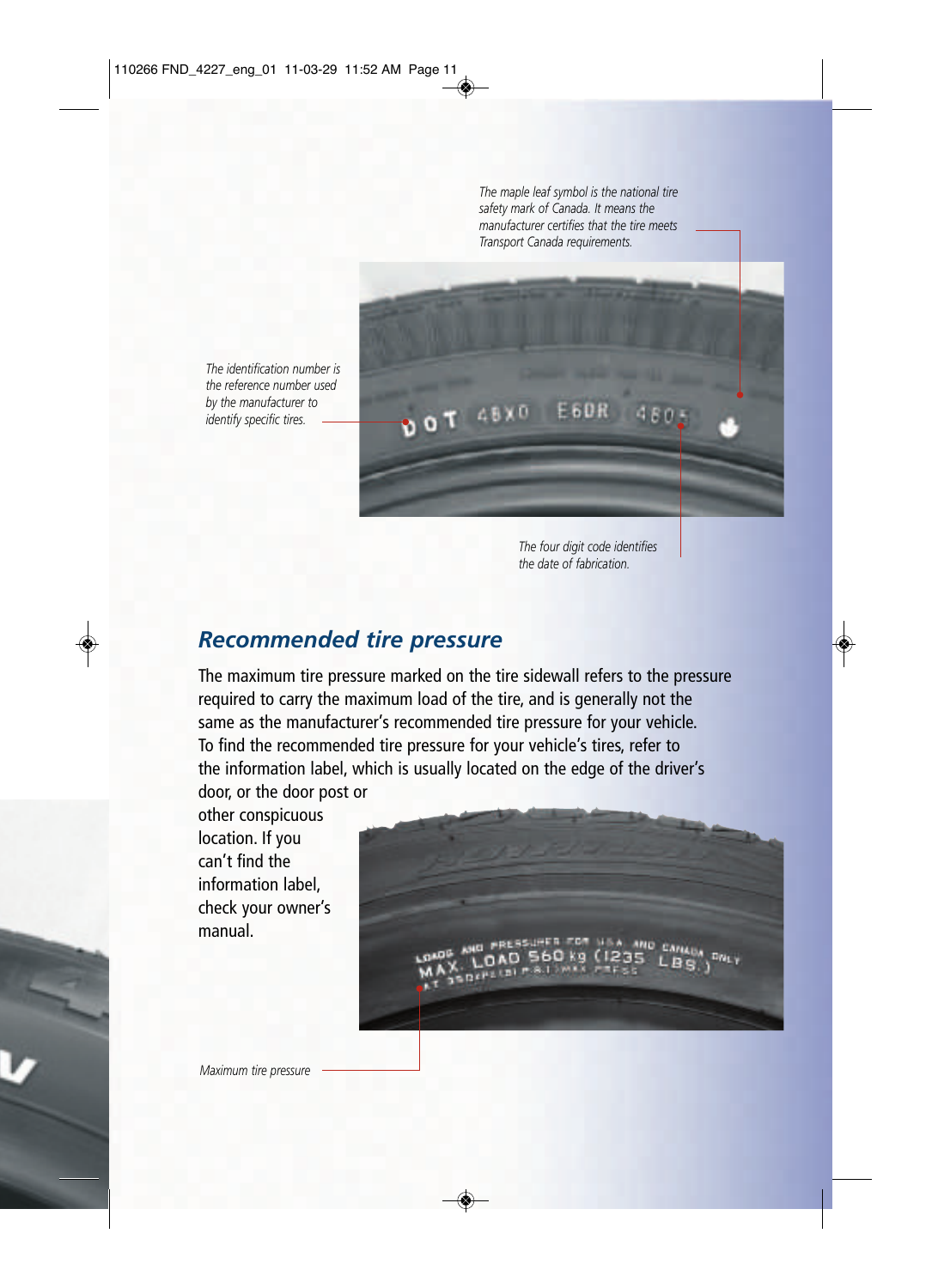#### **Tire pressure monitoring systems (TPMS)**

Some new vehicles are equipped with these systems, which indicate when a tire becomes underinflated.

Some tire pressure monitoring systems provide a warning only when a tire is significantly underinflated. The tire may then be close to failure. When a monitoring system warns that pressure is low, measure your tire pressure as soon as possible.

Make sure you understand the tire pressure monitoring system installed in your vehicle. Check your owner's manual.

Tire pressure monitoring systems do not replace the maintenance procedures recommended here.

Don't Forget: whether your tires are inflated with air or Nitrogen, you should continue to measure your tire pressure monthly. For further information concerning Nitrogen and Tire pressure Monitoring Systems visit www.betiresmart.ca

### **Seasonal tire storage**

Tires should be stored upright in a clean indoor location, free from exposure to sunlight or strong artificial light, heat, ozone (electrical motors) and hydrocarbons. If tires are stored on their rims, the tire pressure should be reduced to approximately 103 kPa (15 psi) to avoid possible cracking and deformation.

### **Inflating your tires with Nitrogen**

Nitrogen offers potential benefits over air inflated tires. Nitrogen is an inert gas which reduces the deterioration of the tire and rim due to oxidation. Nitrogen reduces the changes in tire pressure due to changes in temperature. Nitrogen comes from commericial tanks or systems which normally do not contain moisture which can deteriorate tires, tire valves, and rims. Further details concerning Nitrogen can be found at betiresmart.ca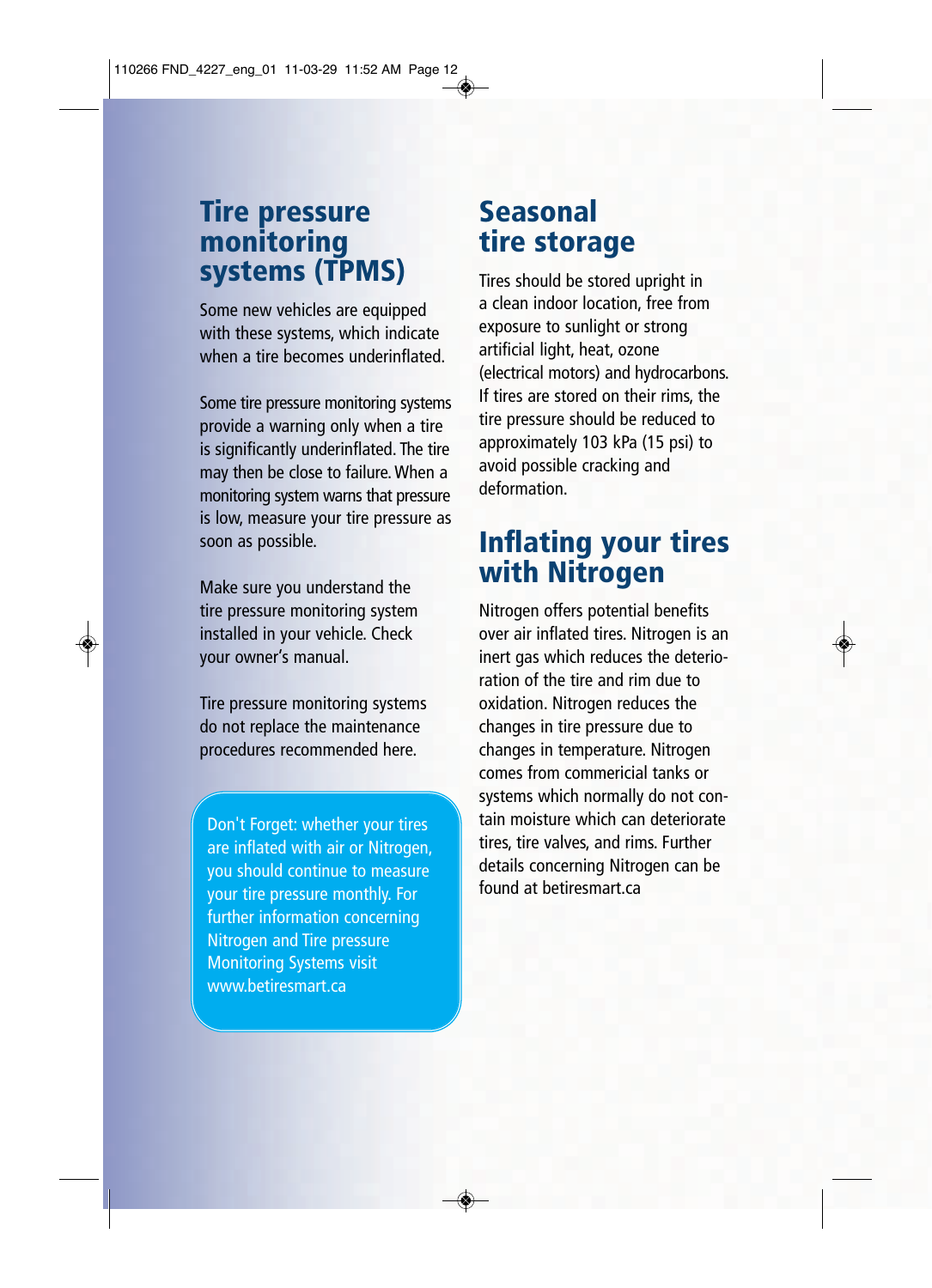### **The impact of tires on the environment and our health**

Your tire inflation and tire maintenance practices can play an important role in reducing the impact of personal vehicles on the environment and health.

• How? Underinflated tires increase fuel consumption.

Driving your vehicle with just one tire underinflated by 56 kPa (8 psi) will increase your fuel consumption by 4%, costing you money and releasing extra emissions into the atmosphere.

• In fact, every additional litre of fuel your vehicle uses, will release 2.4 kilograms of carbon dioxide  $(CO<sub>2</sub>)$  – a major greenhouse gas.

- Collectively, this means that improper tire maintenance practices waste over 500 million litres of fuel and cause an additional 1.2 million tonnes of  $CO<sub>2</sub>$ to be emitted into the atmosphere.
- Improper tire maintenance also shortens the life of your tires. Replacing your tires more often means that more tires go to landfills or recycling, and more energy is then used to produce new tires or to recycle them. Again, this has an impact on the environment and our health.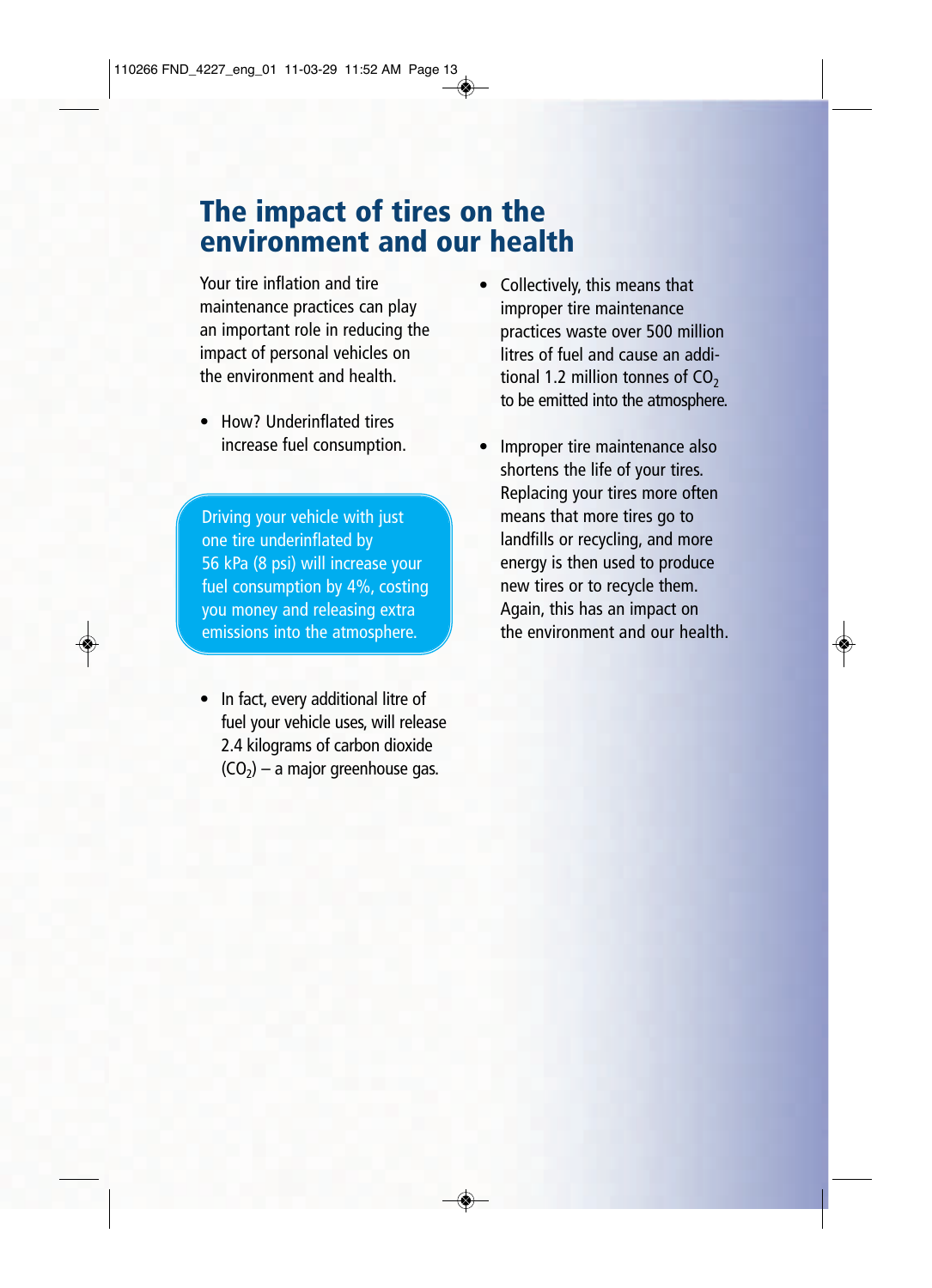### **Tire safety checklist**

V

*Measure your tire pressure at least once a month, using a good-quality tire pressure gauge. Measure the pressure when the tires are cold. Don't forget the spare.*

*Before inflating your tires, check the recommended tire pressure for your vehicle. This information is usually on the tire information label – normally located on the edge of the driver's door, the door post, the glove box or the fuel door. This information can also be found in your owner's manual. Don't use the pressure indicated on the tire. It's the maximum pressure, not necessarily the recommended one.* 

*When inflating your tires, make sure the air pump hose valve and tire valves are free of dirt and other obstructions. Make sure the tire valves have caps.*

*Always measure tire pressure before going on a long trip.*

*Once a month, inspect tires for uneven tread wear, cuts or cracks, bulges, foreign objects or other signs of wear or trauma.*

*Rotate your tires on a regular basis. Check your owner's manual to find out how – and how often – tires should be rotated.* 

*Buy the most appropriate tires for your vehicle and your driving needs.*

*When installing new tires, always make sure tires of the same type, size, speed rating and load index are on all wheel positions.*

*Register your new tires with the manufacturer upon purchase.*

*Don't overload your vehicle. The tire information label indicates the maximum recommended load.*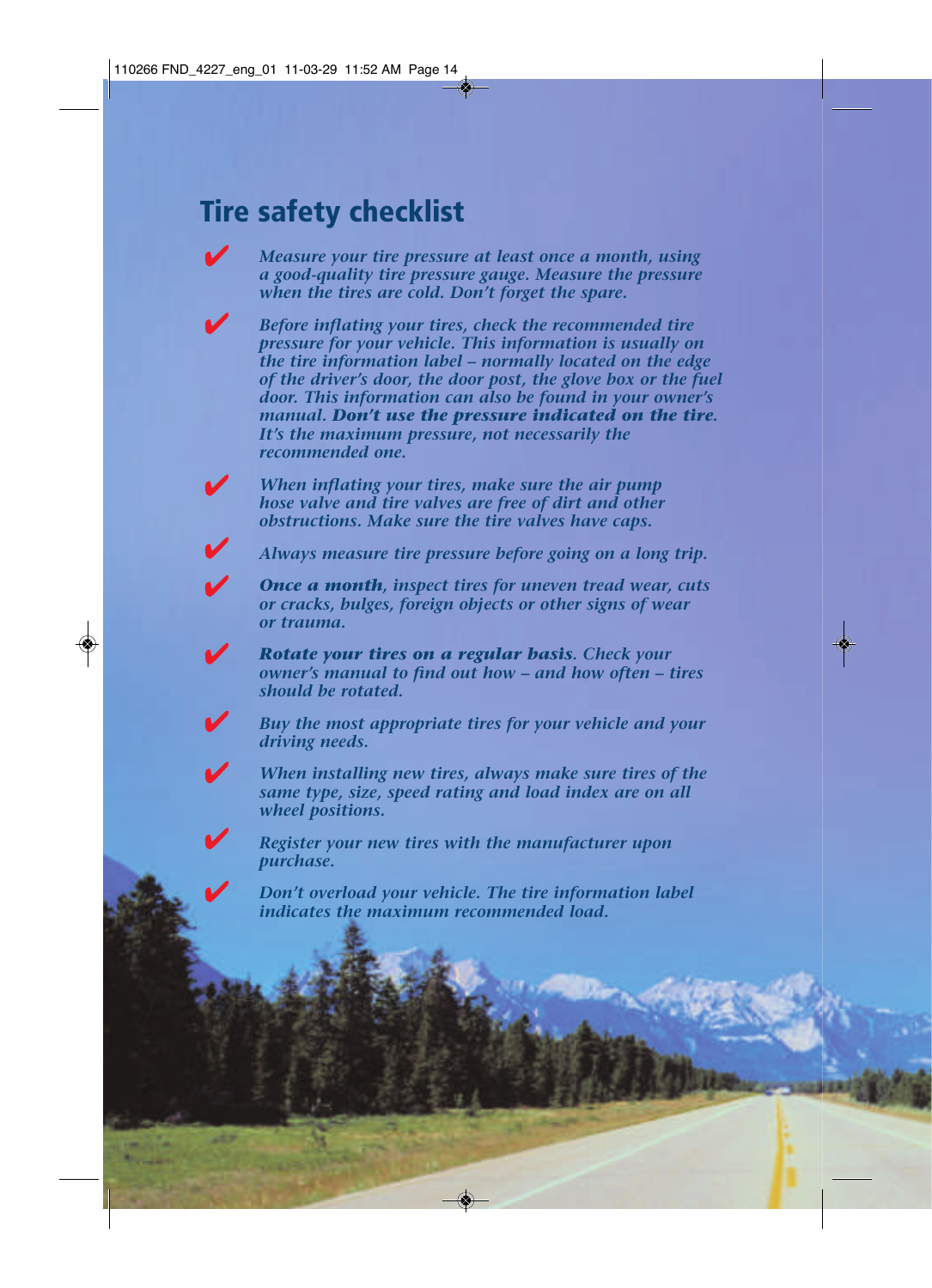## **Tire safety and Transport Canada**

All new tires sold in Canada must meet safety standards set under the Motor Vehicle Tire Safety Regulations. Transport Canada administers these regulations and tests tires to ensure they conform to the safety standards. These tests confirm that tires purchased in Canada are designed and manufactured to function safely on your vehicle.

#### **How to reach Transport Canada**

If you think you have a tire problem that is safety related, please contact us at: 1-800-333-0371 or 613-998-8616 in the Ottawa area or by e-mail at **roadsafetywebmail@tc.gc.ca**

> Or write to us at: Road Safety and Motor Vehicle Regulation Directorate Transport Canada Tower C, Place de Ville 330 Sparks Street Ottawa, Ontario KIA 0N5

Visit our Web site at **www.tc.gc.ca/roadsafety** to find out more about our road safety programs and initiatives.



Cette publication est aussi disponible en français sous le titre : *Rouler sur l'air* publication aussi disponible en français le *Rouler sur l'air*© Her Majesty the Queen in Right of Canada, represented by the © Her Queen in Right represented therevised 2011. Minister of Transport, 1989, revised 2011. ISBN: 0-662-43871-X ISBN: 0-662-43871-X<br>Catalogue: T46-18/2006E

TP 2823 E TP 2823 E